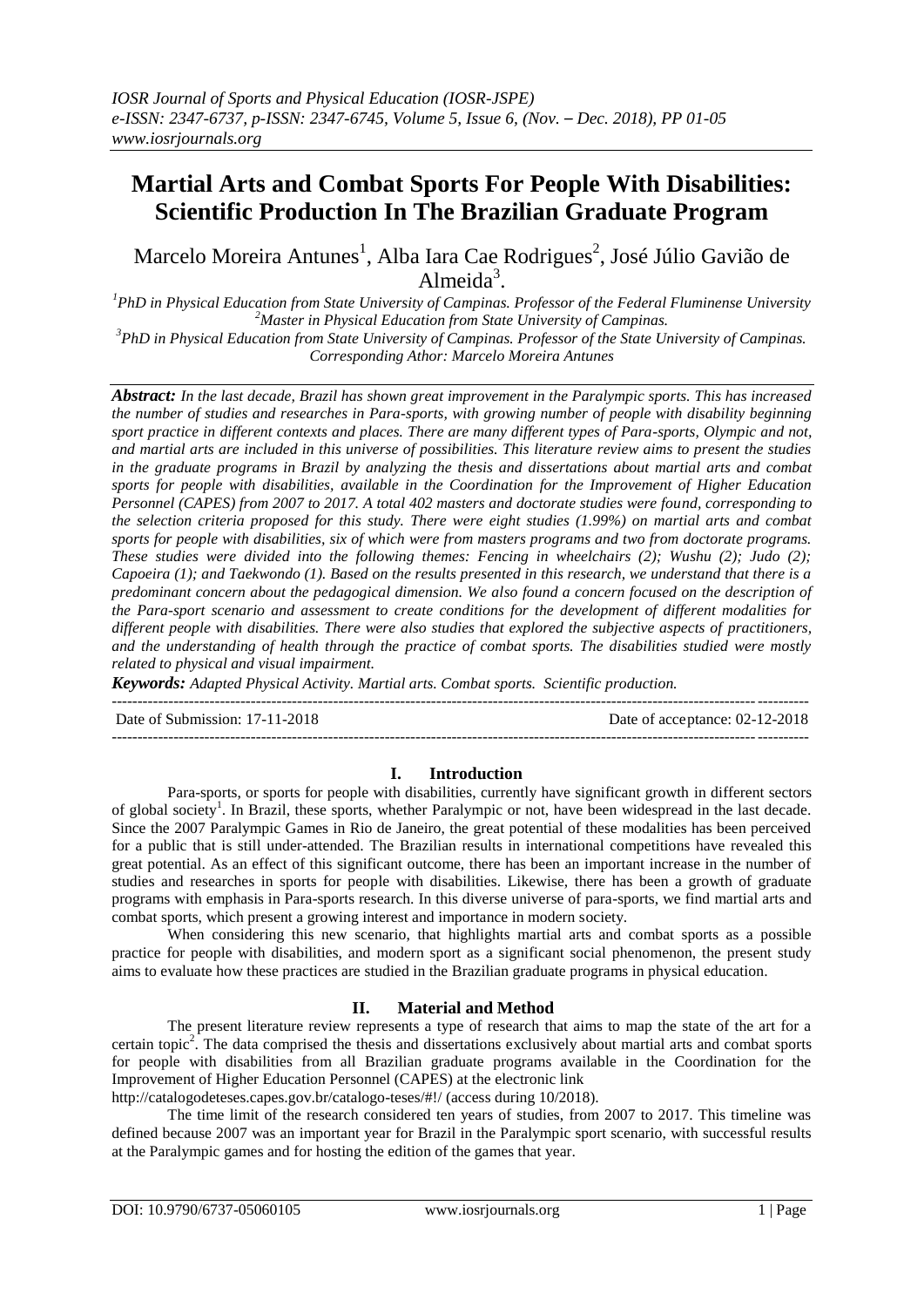The keywords used for the search of the thesis and dissertations were: fighting activities, martial arts, combat sports, sports combat modalities, fighting games, fencing, judo, karate, taekwondo, jiujitsu, capoeira, kung-Fu, wushu, wresting, muay thai and boxing, all in Portuguese. The term fighting activities was suggested by Pérez-Gutiérrez, Gutiérrez-García and Escobar-Molina<sup>3</sup>, and is commonly considered in Brazil as an umbrella-term, which is applied when researching martial arts in schools and corporal combat practices with a pedagogical view.

All the studies found which were from other areas of knowledge were excluded from this research. This means that we strictly considered studies from physical education, martial arts and combat sports for people with disabilities.

### **III. Results**

In Brazil, graduate programs in physical education began to emerge during the 1990s. During the period from the first courses to 2016 there was a significant growth of new programs and lines of research in the area. Among the 4177 postgraduate programs in all topics distributed throughout the Brazilian territory, according to CAPES 2016 data<sup>4</sup>, 63 programs are in the Physical Education area, 37 of which are masters and doctorate, and 26 are masters only programs. Within these programs, there are different lines of research, with few designated for physical activities for people with disabilities or Para-sports, and even fewer studies dedicated to martial arts and combat sports<sup>5</sup>.

The results from the literature search is presented in TABLE 1, showing the number of studies from graduation programs found for each keyword 'in general' or when we selected specifically the area of health sciences and physical education.

**TABLE 1:** Number of studies with keywords related with martial arts and combat sports obtained in a literature search from all graduate programs associated with the Coordination for the Improvement of Higher Education  $\Omega$  (CAPES) in Brazil, in the period 2007-2017.

| Personnel (CAPES) in Brazil, in the period $2007 - 2017$ . |            |                           |  |  |  |  |
|------------------------------------------------------------|------------|---------------------------|--|--|--|--|
| <b>Keywords</b>                                            | In general | <b>Physical education</b> |  |  |  |  |
| Martial arts                                               | 42270      | 90                        |  |  |  |  |
| Combat sports                                              | 686620     | 6099                      |  |  |  |  |
| Wrestling                                                  | 7954       | 103                       |  |  |  |  |
| Judo                                                       | 129        | 72                        |  |  |  |  |
| <b>Box</b>                                                 | 61         | 15                        |  |  |  |  |
| Karate                                                     | 63         | 15                        |  |  |  |  |
| Capoeira                                                   | 554        | 41                        |  |  |  |  |
| Taekwondo                                                  | 48         | 24                        |  |  |  |  |
| Kung-fu                                                    | 524        | 15                        |  |  |  |  |
| Fencing                                                    | 21         | 9                         |  |  |  |  |
| Wushu                                                      | 5          | 3                         |  |  |  |  |
| Muay-thai                                                  | 28         | 3                         |  |  |  |  |
| Kendo                                                      | 2          |                           |  |  |  |  |
| Jiujitsu                                                   | 3          | $\overline{c}$            |  |  |  |  |

Source: This study

After this search, we selected exclusively the studies related to martial arts and combat sports, as a result we found 402 studies, already with the exclusion of the repeated combined terms. In TABLE 2 we present the most studied martial arts and combat sports modalities.

TABLE 2: Studies in martial arts and combat sports indexed in the graduate programs associated with the Coordination for the Improvement of Higher Education Personnel (CAPES) in the period from 2007 to 2017.

| <b>Combat sport</b> | Number of       |  |  |
|---------------------|-----------------|--|--|
|                     | studies $(\% )$ |  |  |
| Wrestling           | 91 (22,63)      |  |  |
| Judo                | 87 (21,64)      |  |  |
| Boxing              | 78 (19.4)       |  |  |
| Karate              | 56 (13.93)      |  |  |
| Capoeira            | 37(9,2)         |  |  |
| Taekwondo           | 22(5,47)        |  |  |
| Kung-Fu             | 14 (3,48)       |  |  |
| Fencing             | 7(1,74)         |  |  |
| Wushu               | 4(0,99)         |  |  |
| Muay Thai           | 3(0,74)         |  |  |
| Jiujitsu            | 2(0,49)         |  |  |
| Kendo               | 1(0,24)         |  |  |
| Total               | 402 (100)       |  |  |

Source: This study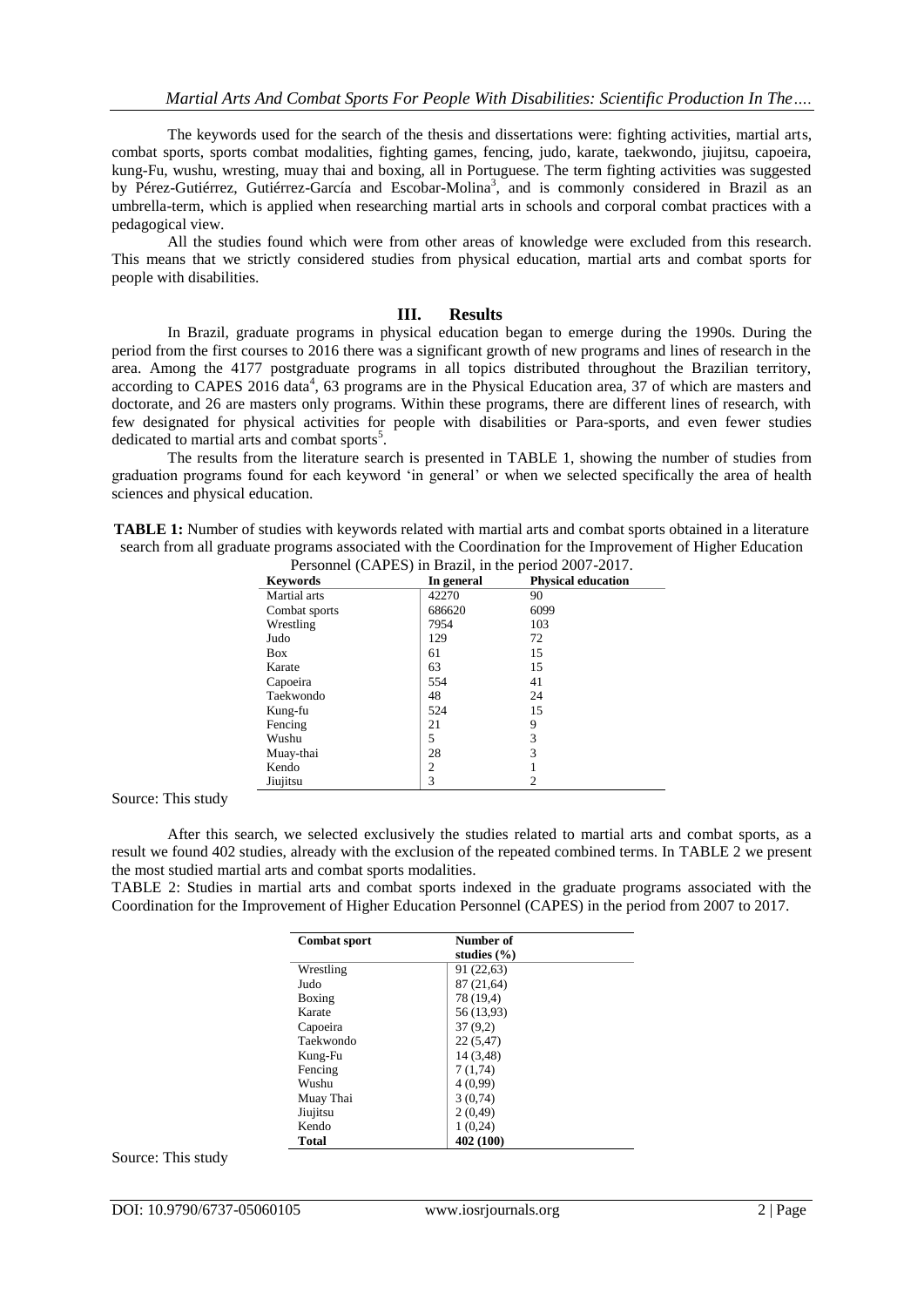From the 402 studies found, there were only eight (1.99%) specifically related with martial arts and combat sports for people with disabilities. Among these, six were from masters programs and two from doctorate programs. Within the selected timeline, we found one doctorate study in 2009 and one in 2013, studies from masters program were one in 2012, one in 2013, one in 2014 and three in 2016. In TABLE 3 we present the martial arts and combat sports modalities from each study.

**TABLE 3:** Martial arts and combat sports modalities related to the graduate studies on combat sports for people with disabilities from 2007 to 2017.

| Combat<br>sport |      |                          |                 |      |      |                 |
|-----------------|------|--------------------------|-----------------|------|------|-----------------|
| modality        | 2009 | 2012                     | 2013            | 2014 | 2016 | <b>Total</b>    |
| Fencing         |      | -                        |                 | -    | М    | D(1); M(1)      |
| Taekwondo       |      | м                        |                 | ۰    |      | M(1)            |
| Wushu           |      | -                        |                 | -    | М    | D(1); M(1)      |
| Capoeira        |      |                          | М               | -    |      | M(1)            |
| Judo            |      | $\overline{\phantom{a}}$ |                 | М    | М    | M(2)            |
| <b>Total</b>    | D(1) | M(1)                     | $D(1)$ ; $M(1)$ | M(1) | M(3) | $D(2)$ ; $M(6)$ |

Subtitle:  $D =$  doctorate program studies;  $M =$  masters program studies Source: this study.

## **IV. Discussion**

The theme martial arts and combat sports for people with disabilities has gained special relevance under the new scenarios of inclusion and popularization which are being established for sports practice nowadays<sup>6,7</sup>. We consider, however, that this field of study has not yet received the deserved attention from researchers, in line with its relevance in contemporary society, as evidenced by the paucity of researches in graduate programs that consider this content. The studies that we found from 2007 to 2017 are divided into the following themes: Fencing in wheelchairs (2); Wushu (2); Judo (2); Capoeira (1); and Taekwondo (1).

Two studies were found about fencing in wheelchair. Nazareth<sup>8</sup> developed a qualitative research, which described and characterized this Para-sport, proposing indicators to help in pedagogical intervention. The research also presented a historical review of fencing, stressing the development of its characteristics. At the end of the study there is the presentation of pedagogical guidelines for teaching fencing in wheelchairs for the initiation of students with physical disabilities.

Garlipp<sup>9</sup> describes the scenario of fencing practices in wheelchairs in Brazil with a literature review and by interviewing three elite coaches (a national coaching coordinator, a national coach and a national team athlete). As a result of this study, he identified the need for professional qualification for coaches in order to promote the development of this Para-sport, as well as the importance of a relationship between the institutions that organize this modality with the universities, to favor the evolution of this sport modality.

With the martial art wushu we also found two studies. Antunes<sup>10</sup> had three objectives in his doctorate: a) to diagnose the wushu scenario for people with disabilities in Brazil; b) to describe the understanding of this practice by teachers and managers of this modality in Brazil; and c) to propose a model of wushu content organization relating to the type of disability and its characteristics. He interviewed 21 informants (teachers, masters and sports managers) in Brazil and included a literature review to justify his discussion about his pedagogical proposals. From the perception of the interviewed and the literature review, he concludes that all people, disregarding the types of impairments, can practice wushu, while the adaptation of the teaching contents, the methods, and finally the competence of the teacher involved depend on the degree of disability.

Ortega<sup>11</sup> studied in his masters the application of wushu for children with attention deficit hyperactivity disorder (ADHD). The author's main objective was to investigate if practicing wushu could positively influence these children, considering their disabilities. This qualitative research consisted of a case study, with semistructured questionnaire with 12 questions (ten closed and two open questions), which were answered by seven adults responsible for children who were diagnosed with  $ADHD$ . Content analysis<sup>12</sup> was used for the interpretation of results, which suggested that practicing wushu, guided by professionals who have knowledge about ADHD and who have appropriate pedagogical training, can positively influence aspects of discipline and concentration for children with these characteristics.

There were two masters studies found about Judo for people with visual impairment $13,14$ . Harnisch $13$ aimed to understand the pedagogical practices used by teachers in the process of teaching and learning judo for people with visual impairment. The author used a survey as instrument to collect data, which was answered by 14 teachers. The author's results showed that the majority of the interviewed were concerned with the overall development of their students with disabilities, without focusing on any specific aspect, using teaching methods that provide greater stimulation, based on existing knowledge and motor experiences familiar to the students.

The study of Cardoso<sup>14</sup> aimed to reflect and understand the meaning of being a Paralympic judo athlete. This case study used the life history method with a Paralympic athlete who revealed that, for him, it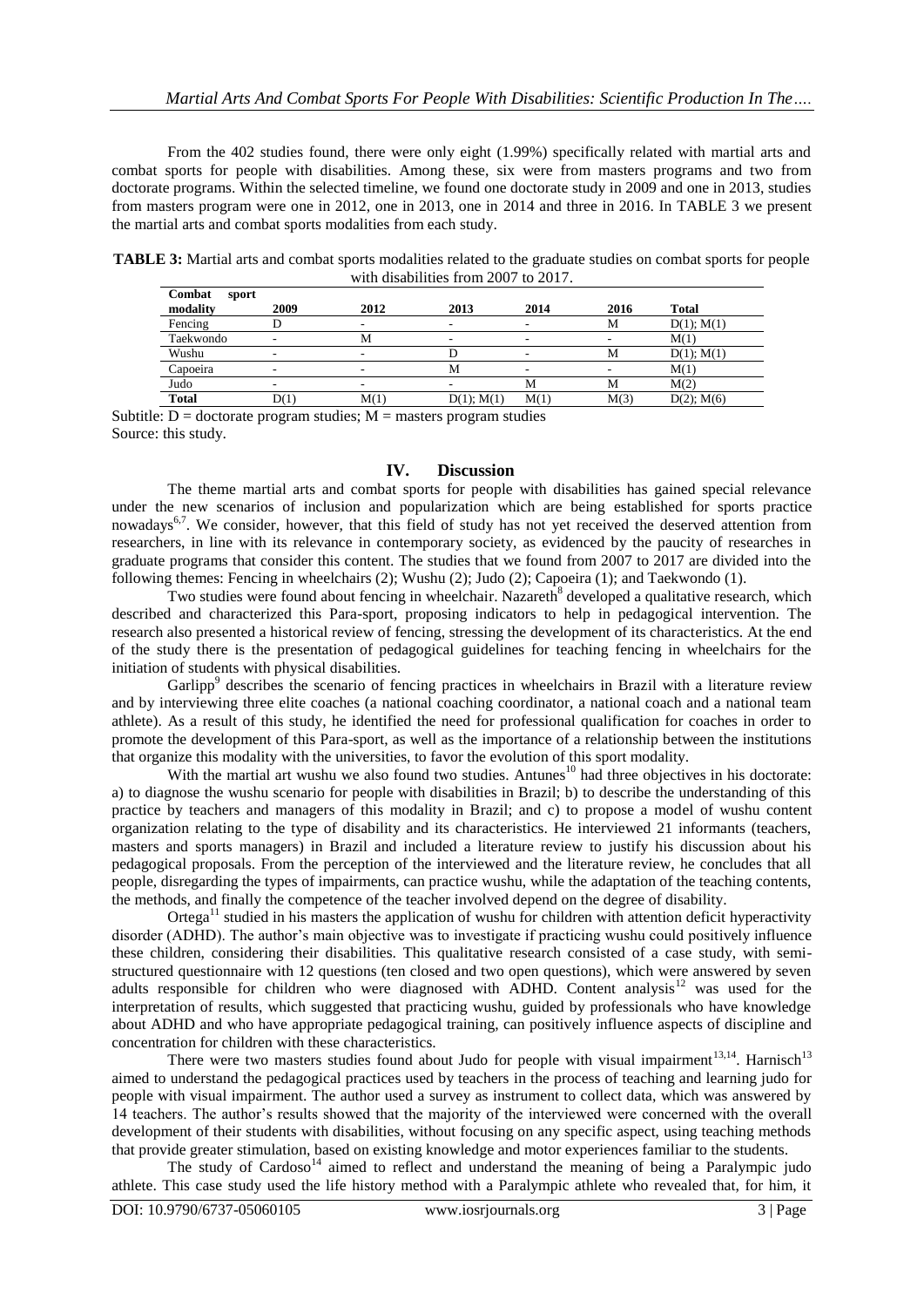seemed that when practicing judo, he finds himself at a place that elicits feelings, experiences and senses that are unimaginable in other places and moments.

Patatas<sup>15</sup> aimed at his masters study to organize the knowledge about Para-Taekwondo for physical education professionals, with contents about the history of this sport and its evolution until modern days and aspects still to be development. The study presents concepts and characteristics of this modality, also addressing aspects of professional training and high performance development. The research was characterized as an exploratory qualitative study with semi-structured interviews, answered by seventeen Physical Education teachers, and Taekwondo coaches who work in Brazil. The author also interviewed Para-Taekwondo coaches from Mexico, Venezuela, Canada and Guatemala. Content analysis procedures<sup>12</sup> were used to analyze the data. The author concluded that Para-Taekwondo in the American continent is not yet fully structured and that its development is still in the early stages. For the modality to appear in the Paralympic scenario, it is necessary to invest in professional training, infrastructure and implementation of varied spaces of practice.

Sabino<sup>16</sup> aimed, at his master's study, to verify how people with disabilities understood health by practicing capoeira. Four people were interviewed answering one guiding question. Although there are no details in the study concerning the condition of the four interviewed, or about the kind of disability they had, the author described the participants as showing 'mild disabilities'. The interviews were analyzed with a phenomenological approach, using ideographic and nomothetic analyzes. The results pointed out that the participants highlighted four points in which capoeira is important to improve health: (i) physical activity, (ii) body movement, (iii) social solidarity and (iv) therapeutic activity. Capoeira was considered as a sporting, educational and cultural practice, with an effective aspect of inclusion and social protection for vulnerable groups in society, consequently contributing for a positive practice for a healthy lifestyle for different groups with different social conditions.

## **V. Conclusion**

The practice of martial arts and combat sports is being increasingly widespread in society and constitutes an important social phenomenon. The impact of this kind of practice reaches different groups in different ways, including people with disabilities. This scenario calls forth a need to increase studies that can improve the understanding of this phenomenon. In Brazil, the development of these practices is no different. Since the year 2000, studies in this area have intensified. Masters and doctorate programs in physical education began to develop research on this topic, resulting in important and pioneering studies.

Based on the results presented in this review, we understand that there is a predominant concern about the pedagogical dimension, specifically focused on how to teach martial arts and combat sports for people with disabilities<sup>10,11,13</sup>, as represented in studies from fencing in wheelchair, wushu and judo. We also found a directed interest on the description of the Para-sport scenario and assessment to create conditions for the development of different modalities for different people with disabilities. This issue was addressed by two studies $\overline{s}^{0,15}$  (fencing in wheelchairs and para-taekwondo), While two other studies explored the subjective aspects of practitioners, such as their perception of the relationship between judo practice and their performance as an athlete<sup>14</sup>, and another study presented an understanding of health through the practice of capoeira<sup>16</sup>, according to four practitioners.

The principal disabilities studied were physical<sup>8,9,15</sup> (fencing in wheelchairs and para-taekwondo) and visual<sup>13,14</sup> (judo). One study investigated physical, visual, auditory and intellectual deficits broadly<sup>10</sup>, contemplating wushu as exclusive modality. Another study on wushu dealt with intellectual disability<sup>11</sup>. There was one study with no specific disability focused<sup>16</sup>.

There is still a large gap for future studies comprising different disabilities and distinct martial arts and combat sports. In spite of this notorious growth, of the 63 graduate programs in physical education active in Brazil, only three presented the eight papers analyzed that deal exclusively with martial arts or combat sports related to people with disabilities. And this research production in the period studied was predominantly concentrated in a higher education institution, demonstrating that there is still little diffusion and interest in the subject. Studies are still mostly at master's level, with little representation in doctorate dissertations. This implies that most graduate programs have not yet opened space for this important area, a development opportunity and a challenge yet to be faced.

We understand that by improving and increasing studies in this area, the development of sport participation for people with disabilities could also increase, once it would bring new insights for professionals to offer experiences for these participants. Thinking about different possibilities for sport participation, maybe studies like these could support professionals of martial arts and combat sports to motivate people with disability to discover different options to engage in, this could keep them physically active, interacting with others, improving their autonomy, and to experience many other benefits that can be present in this kind of activity.